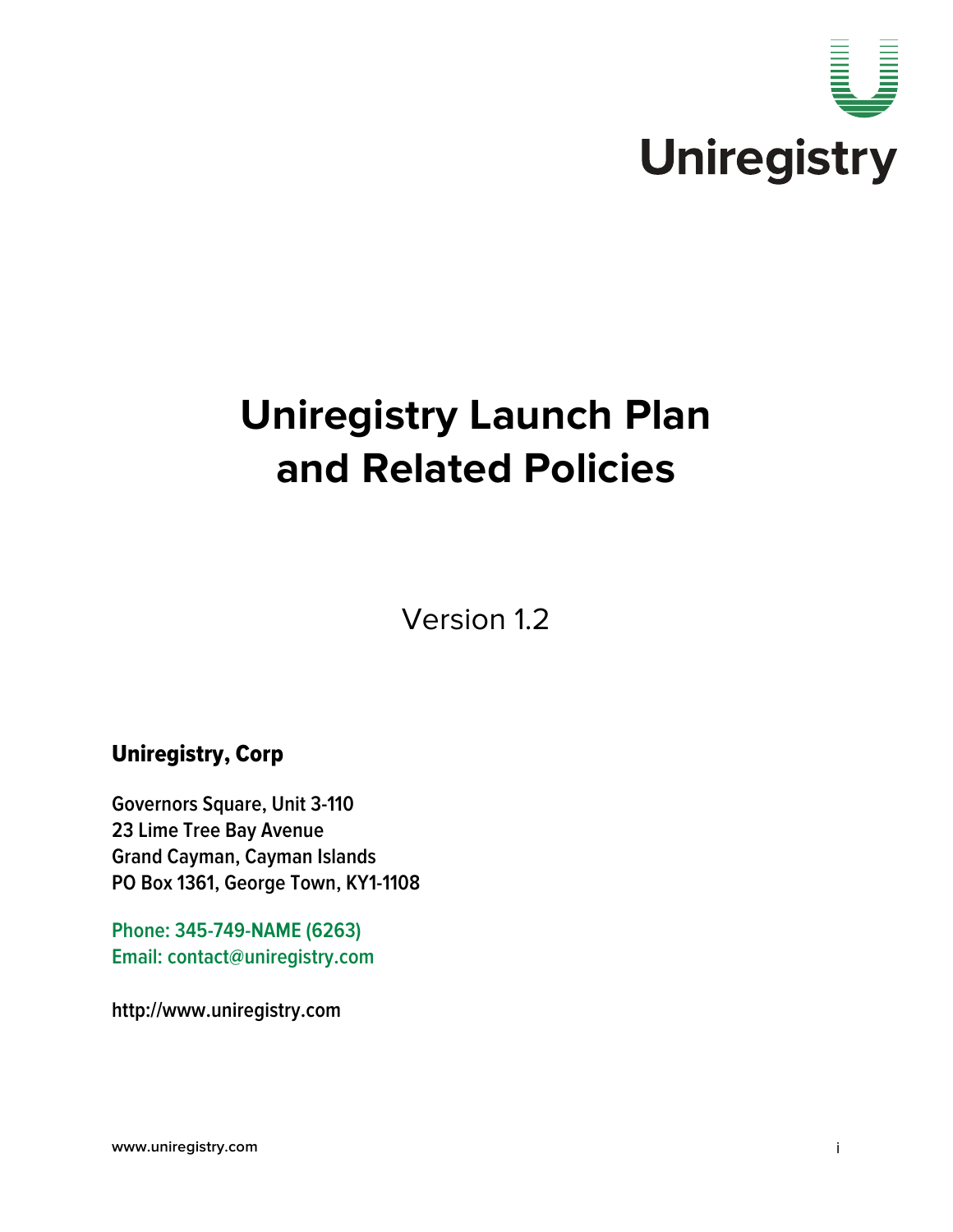| 1           |       |       |  |  |  |
|-------------|-------|-------|--|--|--|
| 1.1         |       |       |  |  |  |
|             | 1.2   |       |  |  |  |
|             | 1.3   |       |  |  |  |
|             | 1.4   |       |  |  |  |
|             | 1.5   |       |  |  |  |
|             | 1.6   |       |  |  |  |
|             | 1.7   |       |  |  |  |
| $2^{\circ}$ |       |       |  |  |  |
|             | 2.1   |       |  |  |  |
|             | 2.2   |       |  |  |  |
|             | 2.2.1 |       |  |  |  |
|             |       | 2.2.2 |  |  |  |
|             | 2.3   |       |  |  |  |
|             | 2.4   |       |  |  |  |
|             | 2.5   |       |  |  |  |
|             | 2.6   |       |  |  |  |
|             | 2.7   |       |  |  |  |
| 2.7.1       |       |       |  |  |  |
|             | 2.7.2 |       |  |  |  |
|             | 2.8   |       |  |  |  |
|             | 2.9   |       |  |  |  |
| 3           |       |       |  |  |  |
| 4           |       |       |  |  |  |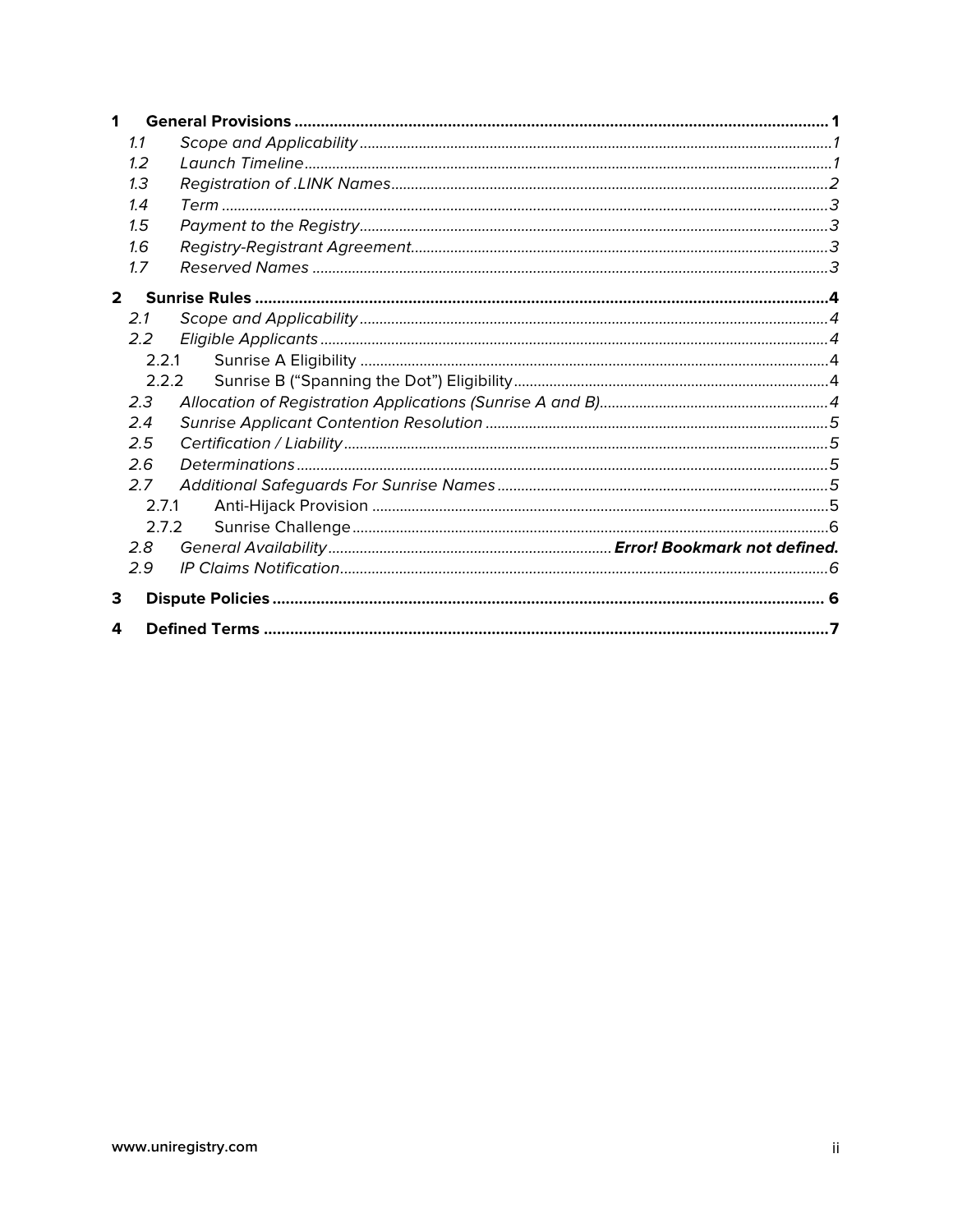# **1 General Provisions**

## **1.1 Scope and Applicability**

This document summarizes the processes, procedures, and rules applicable to launch-phase **Registration** of a name in the .LINK gTLD as of December 1, 2013.

Capitalized terms and phrases not defined in context are defined in Section 4.

## **1.2 Launch Timeline**

*The dates and periods listed below are subject to change.* 

All such changes will be posted on the Registry website at www.uniregistry.com (the "**Registry Website**").

| <b>Launch Phase</b>                                           | <b>Timeframe</b>                        | <b>Description</b>                                                                                                                                                                                                                                                                                                                                                                    |
|---------------------------------------------------------------|-----------------------------------------|---------------------------------------------------------------------------------------------------------------------------------------------------------------------------------------------------------------------------------------------------------------------------------------------------------------------------------------------------------------------------------------|
| <b>Sunrise A Application</b>                                  | 60 Days                                 | The pre-launch opportunity for trademark holders to submit<br><b>Registration Applications</b> for .LINK names corresponding to<br>Trademark Clearinghouse (TMCH) entries.                                                                                                                                                                                                            |
| Sunrise B-<br>Dot-Spanning<br>Invitation                      | 60 Days<br>(concurrent to<br>Sunrise A) | The pre-launch opportunity for Sunrise A applicants for whom<br>the terminal portion of the trademark string corresponds to<br>[TLD] may respond to invitations to register second-level names<br>in .LINK truncated prior to such terminal portion – i.e. in which<br>the trademark "spans the dot". The Registry will detect and<br>invite eligible applicants for Sunrise B names. |
| <b>Sunrise Application</b><br>Contention<br><b>Resolution</b> | 15 Days                                 | The period during which applied-for names during Sunrise are<br>allocated, and multiple requests for such names are resolved.                                                                                                                                                                                                                                                         |
| General<br>Availability                                       | 75 Days after<br>Sunrise Launch         | Following the opening of general registrations. Registrants may<br>apply on a first-come, first-served basis to register .LINK names.                                                                                                                                                                                                                                                 |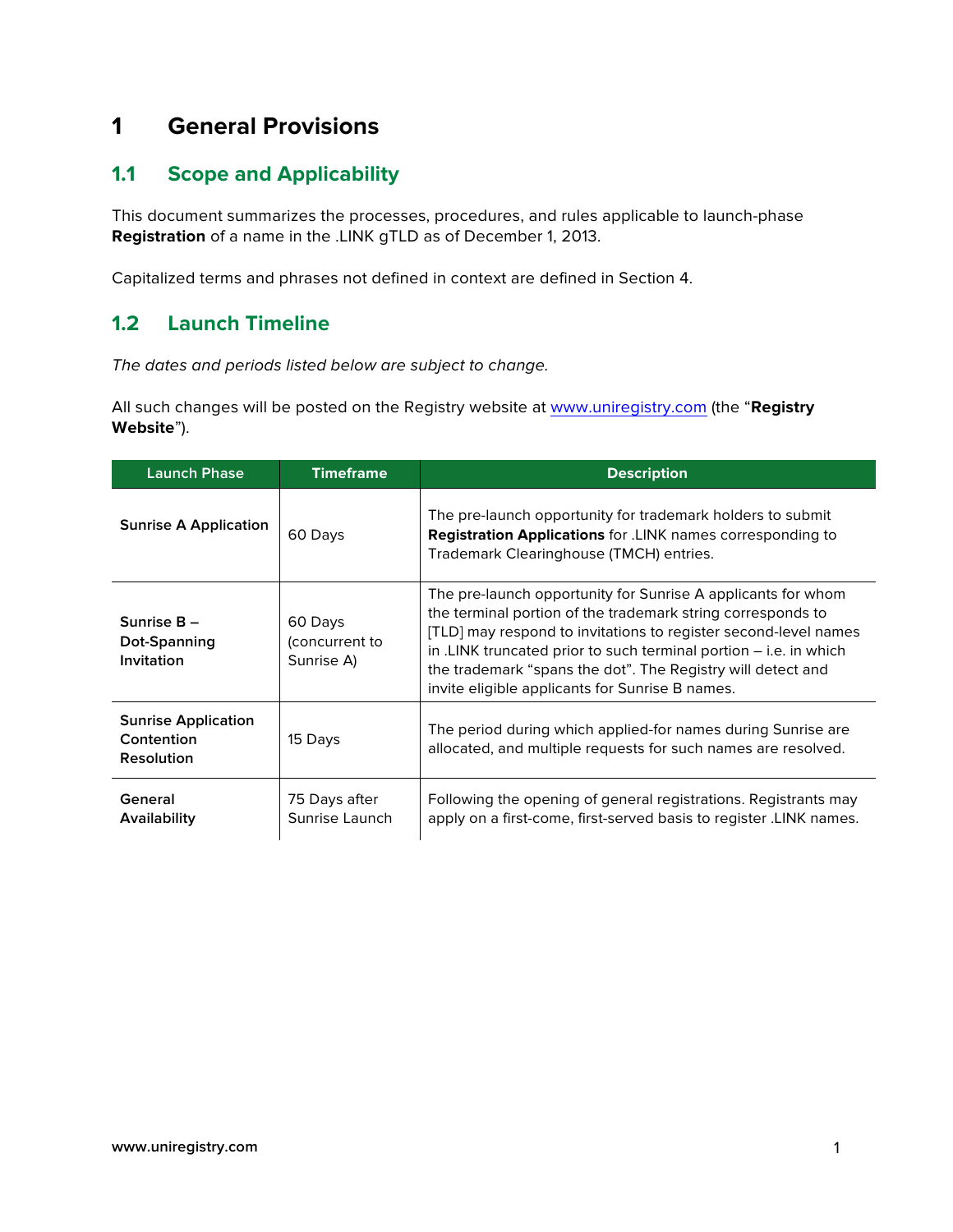## **1.3 Registration of .LINK Names**

Registration Applications for .LINK names may be submitted only by an **Accredited Registrar**.

The Registry will not accept a Registration Application for a .LINK name unless it meets the following technical and syntax requirements:

- a. The name must consist exclusively of the letters A-Z (case insensitive), the numbers 0-9, and hyphens;
- b. The name cannot begin or end with a hyphen;
- c. The name cannot contain labels with hyphens in the third and fourth character positions (e.g., "bq--1k2n4h4b" or "xn--ndk061n) unless the domain name is an IDN in which case the IDN EPP Extension must be passed containing the IDN-Table identifier and the corresponding name in Unicode (uname);
- d. The name cannot exceed 63 characters (excluding the TLD); and
- e. Until further notice, the name must contain at least 3 characters.

The Registry will not accept Sunrise Registration Applications from privacy or proxy services.

The Registry may reject a Registration Application, or may delete, revoke, suspend, cancel or transfer a Registration under the following criteria:

- a. To enforce **Registry Policies** and **ICANN Requirements**; each as amended from time to time;
- b. That is not accompanied by complete and accurate information as required by ICANN Requirements and/or Registry Policies or where required information is not updated and/or corrected as required by ICANN Requirements and/or Registry Policies;
- c. To protect the integrity and stability of the **Registry System**, its operations, and the .LINK TLD;
- d. To comply with any applicable law, regulation, holding, order, or decision issued by a court, administrative authority, or dispute resolution service provider with jurisdiction over the Registry;
- e. To establish, assert, or defend the legal rights of the Registry or a third party or to avoid any civil or criminal liability on the part of the Registry and/or its affiliates, subsidiaries, officers, directors, representatives, employees, contractors, and stockholders;
- f. To correct mistakes made by the Registry or any Accredited Registrar in connection with a registration; or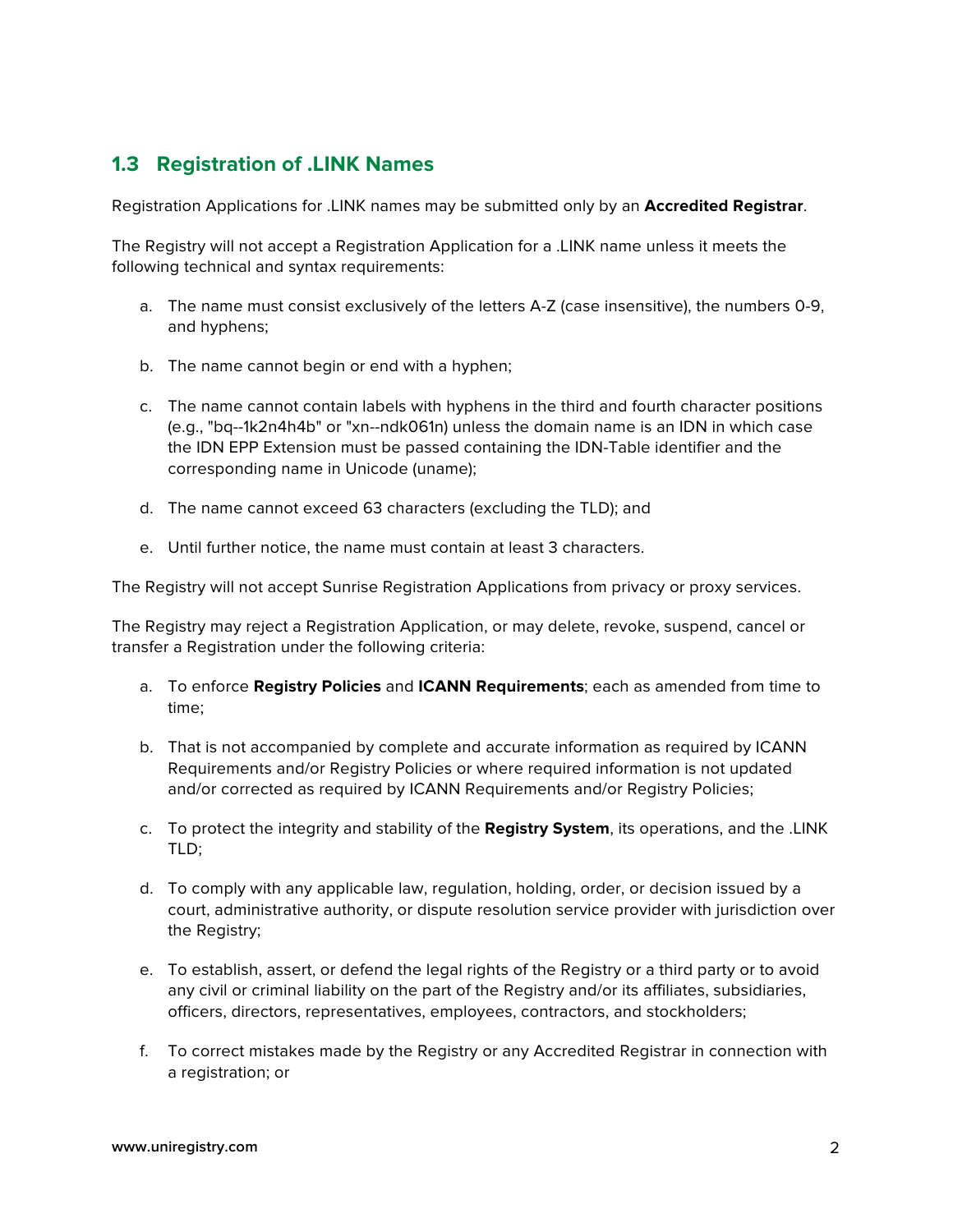g. As otherwise provided in the **Registry-Registrar Agreement** and/or the **Registry-Registrant Agreement**.

## **1.4 Term**

[TLD] names may be registered for a period of no less than one year and no more than ten (10) years, commencing on the date on which the Registry accepts the Registration Application submitted by the Accredited Registrar. All Registration Applications must specify the registration period (the "Term").

It is the obligation of the Accredited Registrar, and not the Registry, to notify a Registrant in advance of the termination or expiration (for any reason) of a Registration.

## **1.5 Payment to the Registry**

The Registry will perform automatic renewals upon expiration. Unless the name is explicitly deleted during the auto-renew grace period, the Registry will automatically charge the applicable Accredited Registrar account with the renewal amount. If the Registry does not receive payment within a specified amount of time, the Registry will halt the Registrar from any further registrations and consider revoking the Registrar's accreditation with the Registry. Breaches of Billing and Payment Terms by a Uniregistry-Accredited Registrar will be handled on a case-by-case basis.

The Registry will not accept a Registration Application and will not renew a Registration at the end of the applicable Term unless it has received payment in full from the applicable Accredited Registrar. Names subject to a Registration Application, or names that result in a Registration will be released in accordance with Registry Policies and ICANN Requirements.

## **1.6 Registry-Registrant Agreement**

Prior to submitting a Registration Application, the Accredited Registrar must secure the affirmative consent of the Applicant to the terms of the applicable Registry-Registrant Agreement.

## **1.7 Reserved Names**

The Registry has reserved certain names from registration in the .LINK TLD ("Registry Reserved Names"), including, without limitation, the names appearing on the list of ICANN reserved TLD names and as such list may be modified by ICANN from time to time. Additionally, the Registry has reserved certain names in accordance with the "Alternative Path To Delegation" provisions of Specification 6 of the Registry Agreement with ICANN.

Upon the conclusion of Sunrise, the Registry reserves the right to reserve additional names as Registry Reserved Names at any time in its sole discretion, and to allocate such names on other than first-come first-served terms.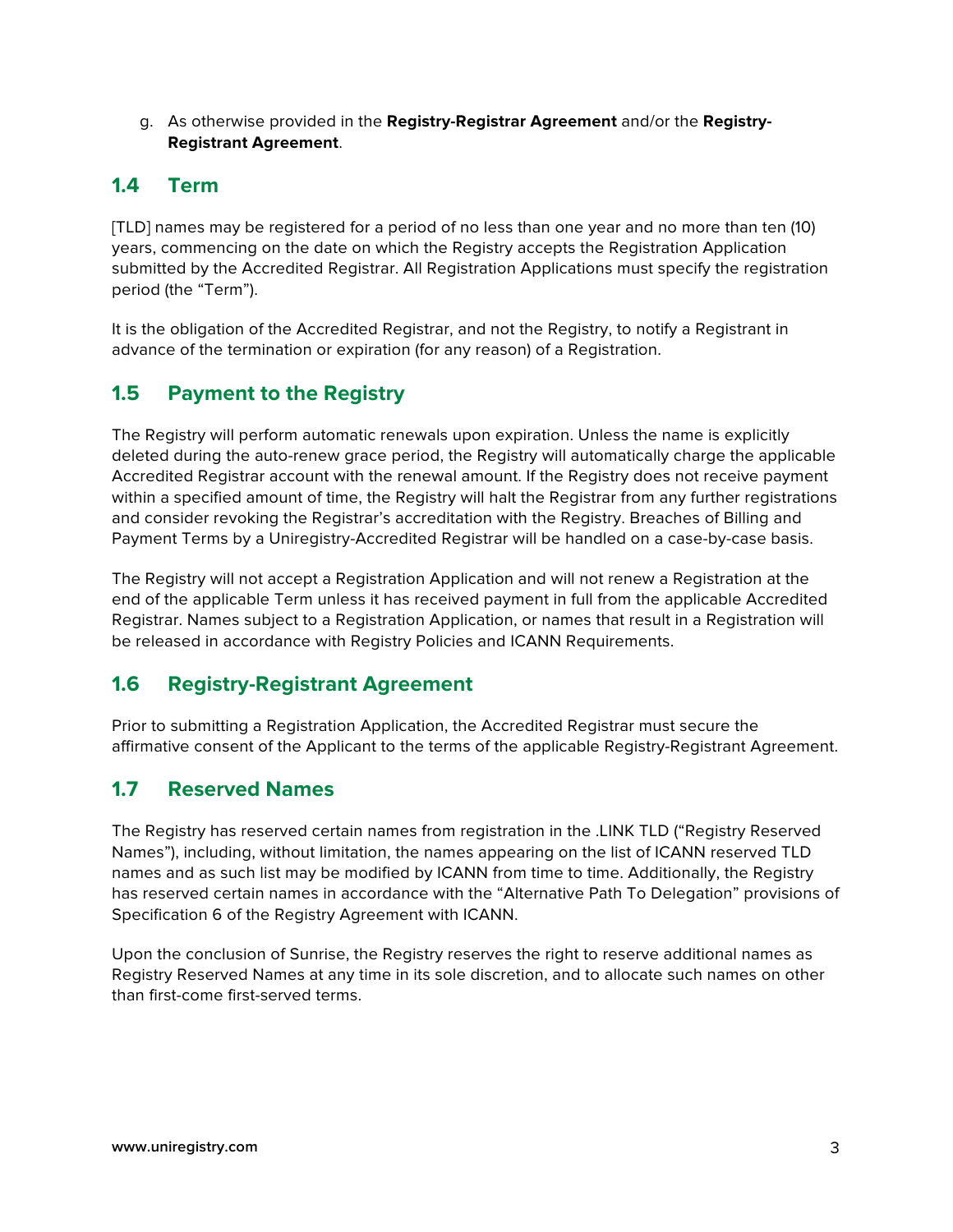# **2 Sunrise Rules**

## **2.1 Scope and Applicability**

These provisions describe the processes, procedures, and rules applicable to Sunrise A and Sunrise B as described in Section 1.2 above.

Sunrise applications may be submitted for **Available Names**, meaning .LINK names that have not been reserved, restricted, or otherwise allocated prior to commencement of the respective launch phase.

## **2.2 Eligible Applicants**

#### **2.2.1 Sunrise A Eligibility**

To be eligible to submit a Registration Application under Sunrise A, a Sunrise Applicant must be the registrant of a corresponding TMCH entry, and the domain name sought must correspond to the entire eligible text of the TMCH entry in accordance with the applicable TMCH requirements.

#### **2.2.2 Sunrise B ("Spanning the Dot") Eligibility**

To be eligible to submit a Registration Application under Sunrise B, an Applicant must:

- a. Have qualified and applied for a Sunrise A Registration under the terms thereof;
- b. The qualified Sunrise A second-level string must terminate in [TLD *(and plurals or conjugate forms where indicated in the TLD application)*]; and
- c. Timely respond to the Registry invitation to register a qualifying Sunrise B name.

Concurrent with acceptance of applications for Sunrise A names, the Registry will directly contact qualifying Applicants, their registrar(s) and or their application submission agent(s), to invite them to submit requests for the registration of Sunrise B names, unless the resulting second-level label would consist solely of a generic "dictionary word" or common phrase susceptible of nonexclusive use. Invitations to register Sunrise B names shall be issued in the sole discretion of the Registry.

## **2.3 Allocation of Registration Applications (Sunrise A and B)**

At the conclusion of the Sunrise period, unique applications for Available Names will be allocated to Applicants who have submitted Registration Applications that meet the eligibility criteria described herein and in accordance with Registry Policies. If more than one Registration Application meets the eligibility requirements for the same Available Name, whether by Sunrise A or by Sunrise B, inclusively, the name will be allocated in accordance with the Auction Rules.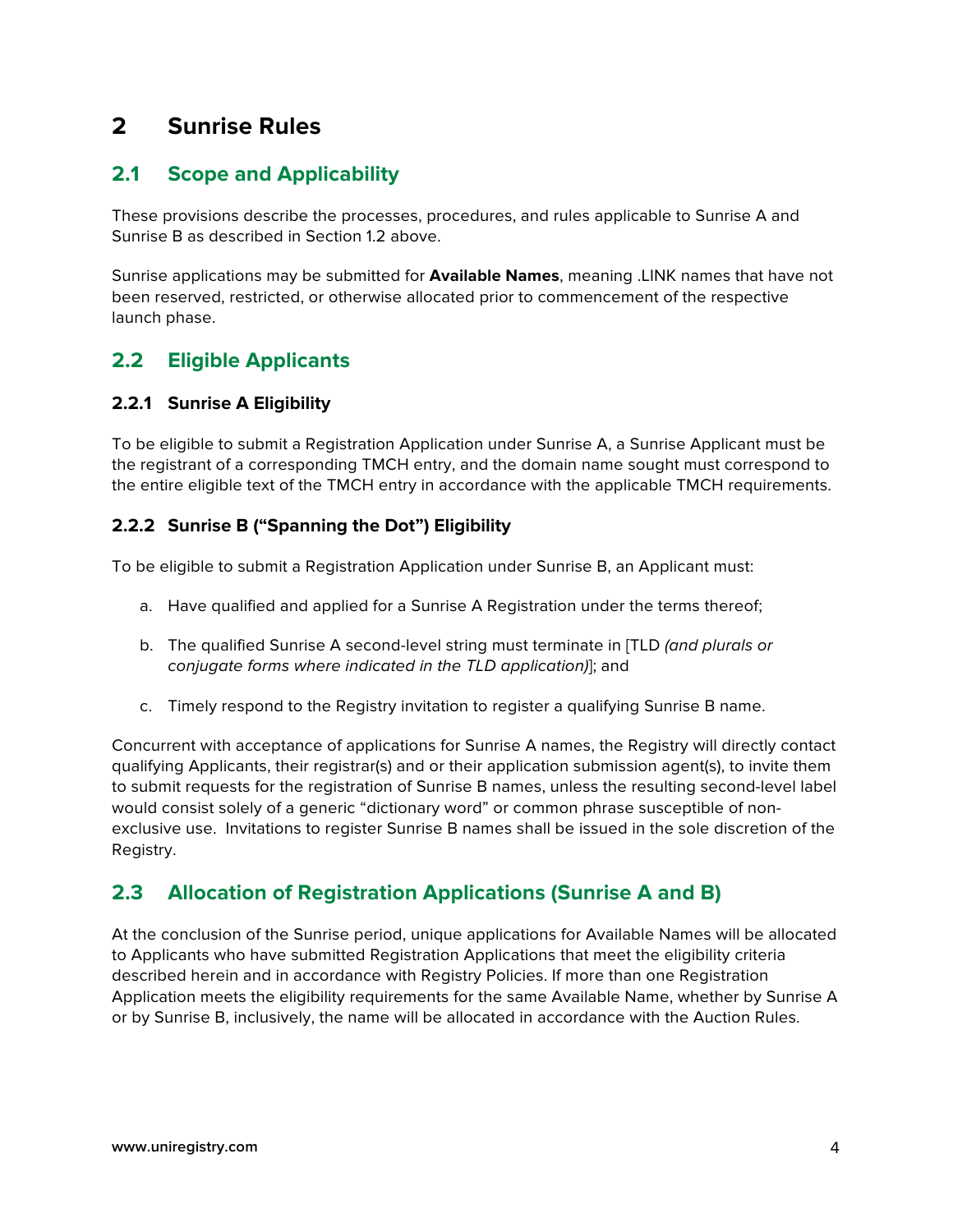## **2.4 Sunrise Applicant Contention Resolution**

In the event that two or more Sunrise Applicants qualify for the same second-level domain name, the Registry will hold a single-bid blind auction to allocate the domain name. For names which do not qualify for Sunrise B, within five (5) days after the close of the Sunrise period, the Registry will contact each of the applicants for the same domain name and provide a secure URL at which they can submit a bid for the domain name on which they submitted a sunrise application. Each sunrise applicant will have five (5) days to respond. Bidders will not know the amount of the bids submitted by competing bidders. The high bidder will be allocated the domain name. In the event that two or more applicants submit bids of equal amounts that if submitted alone would be the high bid, the Registry will allow the high bidders to submit a second bid, in a similar manner and with a similar timeline. This process will be continued until only a single high bidder exists.

## **2.5 Certification / Liability**

All Registration Applications must be conditioned on the Applicant's certification, representation, and warranty that the request is compliant with the relevant Sunrise requirements.

By submitting a Registration Application, Applicants acknowledge, agree, and accept sole and direct liability for damages suffered by any third party injured as a consequence of a Registration Application and/or the Registration of a name in the .LINK TLD under this policy, and agree to indemnify and hold the Registry and its executives, officers, affiliates, agents, and contractors harmless for any claims, causes of action, damages, or injuries resulting from actions, omissions, or errors.

Applicants may be required by the Registry, in its reasonable discretion, to provide reasonable and sufficient surety of indemnification, and shall be liable for any costs or fees incurred by the Registry as a consequence of third party claims arising from the Applicant's Registration Application for and/or the Registration of a name in the .LINK TLD under this policy. Such liability shall extend without limitation to any injury claimed as a consequence of false statements made in the request and relied upon by the Registry in Registration of a name.

## **2.6 Determinations**

The determinations of the Registry regarding any Registration Application shall be final and nonappealable; provided, however, that such determination will not affect rights Applicants may have under applicable law, ICANN policies, or Registry-provided dispute resolution procedures.

## **2.7 Additional Safeguards For Sunrise Names**

#### **2.7.1 Anti-Hijack Provision**

Sunrise A or B names shall be solely registered to the to the qualified Applicant, and shall be restricted from transfer to any other registrant, absent submission to the Registry of evidence of assignment, license or other authorized acquisition of rights in the underlying trade or service mark giving rise to Sunrise qualification.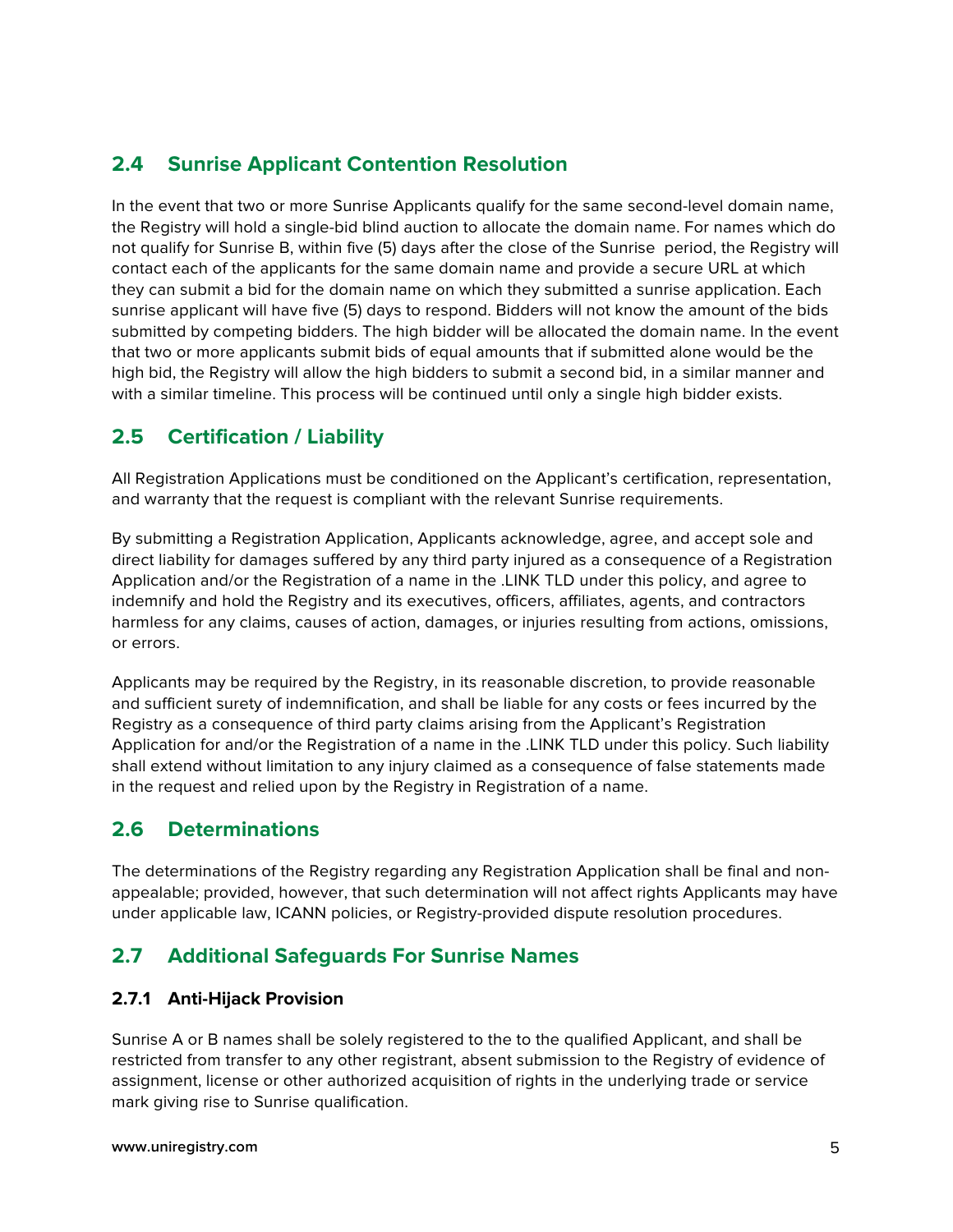#### **2.7.2 Sunrise Challenge**

Names registered in Sunrise A or B shall at all times remain subject to a Sunrise Challenge process under which a Sunrise registration shall be cancelled and subject to reservation by the Registry if:

- i. At time the challenged domain name was registered, the registrant did not hold a trademark registration of national effect (or regional effect); the trademark had not been court-validated or protected by statute or treaty; or the trademark was not properly subject to the "trademark +50" eligibility for TMCH entry;
- ii. The domain name is not identical to the mark on which the registrant based its Sunrise registration in accordance with applicable TMCH string matching rules;
- iii. The trademark registration on which the domain name registrant based its Sunrise registration is not the subject of actual and substantial use in commerce in the issuing jurisdiction on which the TMCH entry is based, and has not been for a sufficient period to constitute abandonment thereof; or
- iv. The domain name is otherwise a non-exclusive and generically applicable term, and is not used or reserved by the registrant in connection with the goods and/or services on which the subject trademark registration is based.

Additional detail is provided in the separate Sunrise Challenge Policy.

#### **2.8 Additional Safeguards For Sunrise Names**

Upon the commencement of General Availability, Available Names will be allocated via Accredited Registrars on a first-come, first-served basis subject to the Registry Policies and ICANN Requirements.

#### **2.9 IP Claims Notification**

Uniregistry will send IP Claims notifications in accord with the ICANN and TMCH policies for a period of 90 days commencing from the General Availability launch date of each TLD. In the event an Applicant proceeds with a Registration Application, a notification is sent to the record holder of the TMCH entry. Such Applicant will further be deemed on notice of the intellectual property claims corresponding to the TMCH entry, and may not claim lack of notice with regard to such Applicant(s) in any subsequent dispute proceeding.

## **3 Dispute Policies**

All Registrants agree to participate in and abide by any determinations made in the course of ICANN or Registry Policies referenced herein and in the Uniregistry Acceptable Use and Terms Of Service.